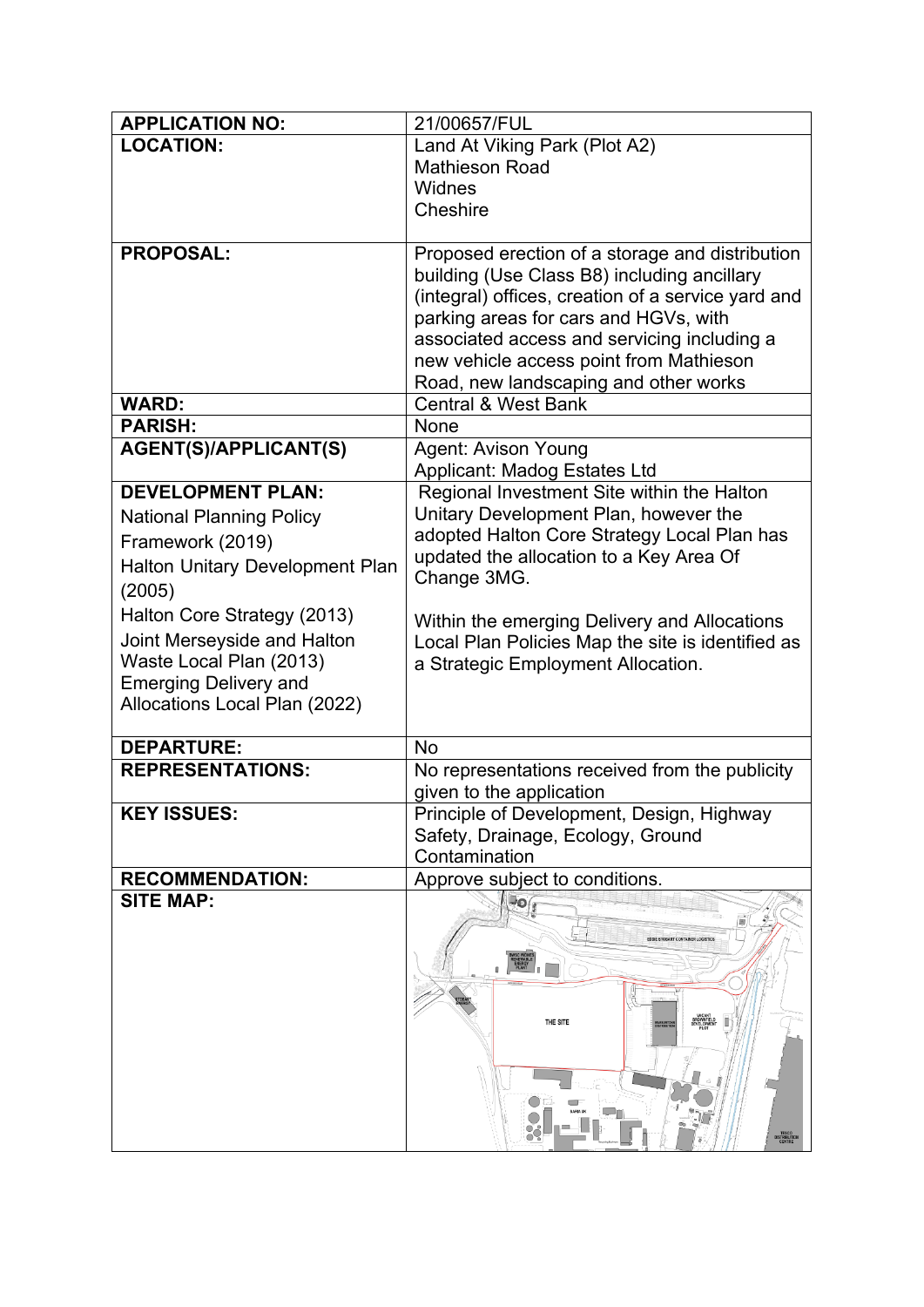# **1. APPLICATION SITE**

## 1.1The Site

The site itself comprises of approximately 4.9 hectares of cleared, remediated brownfield land with various other industrial uses to the north, west, south and east. The site is accessed off Mathieson Road which is a purpose built service road running east to west, which forms the site's northern boundary and provides all vehicular and pedestrian access to the site. The wider context is heavily dominated by other industrial and employment uses including a distribution centre for Warburtons located directly to the east, a large Tesco Distribution Centre to the east, Eddie Stobart Container Logistics and various industrial uses along Foundry Lane to the west. The River Mersey is approximately 250m to the south of the application site.

The application site is identified as a Regional Investment Site within the Halton Unitary Development Plan, however the adopted Halton Core Strategy Local Plan has updated the allocation to a Key Area Of Change 3MG.

It is noted that on the emerging Delivery and Allocations Local Plan Policies Map the application site is identified as a Strategic Employment **Allocation** 

## 1.2Planning History and Background

- 05/00212/FULEIA Proposed redevelopment of freight terminal to provide 78,308sq.m. of new distribution warehousing with improved road and rail access. **Permitted 24.03.06**
- 07/00815/FULEIA Proposed distribution centre and additional warehousing floorspace with associated access, vehicle parking, landscaping and ancillary development including diversion of existing watercourse. **Permitted 10.03.08**
- 08/00422/FUL Proposed erection of distribution warehouse (with a total of 18,311sq.m. floorspace) Use Class B8, external storage area and associated parking. **Permitted 13.09.08**
- 11/00266/OUTEIA Outline application (with all matters reserved) for the proposed remediation of the 32.29ha (79.79 acres) site and expansion of Stobart Park/3MG, including: 124,000sq m (1,335,000sq ft) of storage and distribution floorspace (Use Class B8) including ancillary offices and vehicle parking; construction of additional rail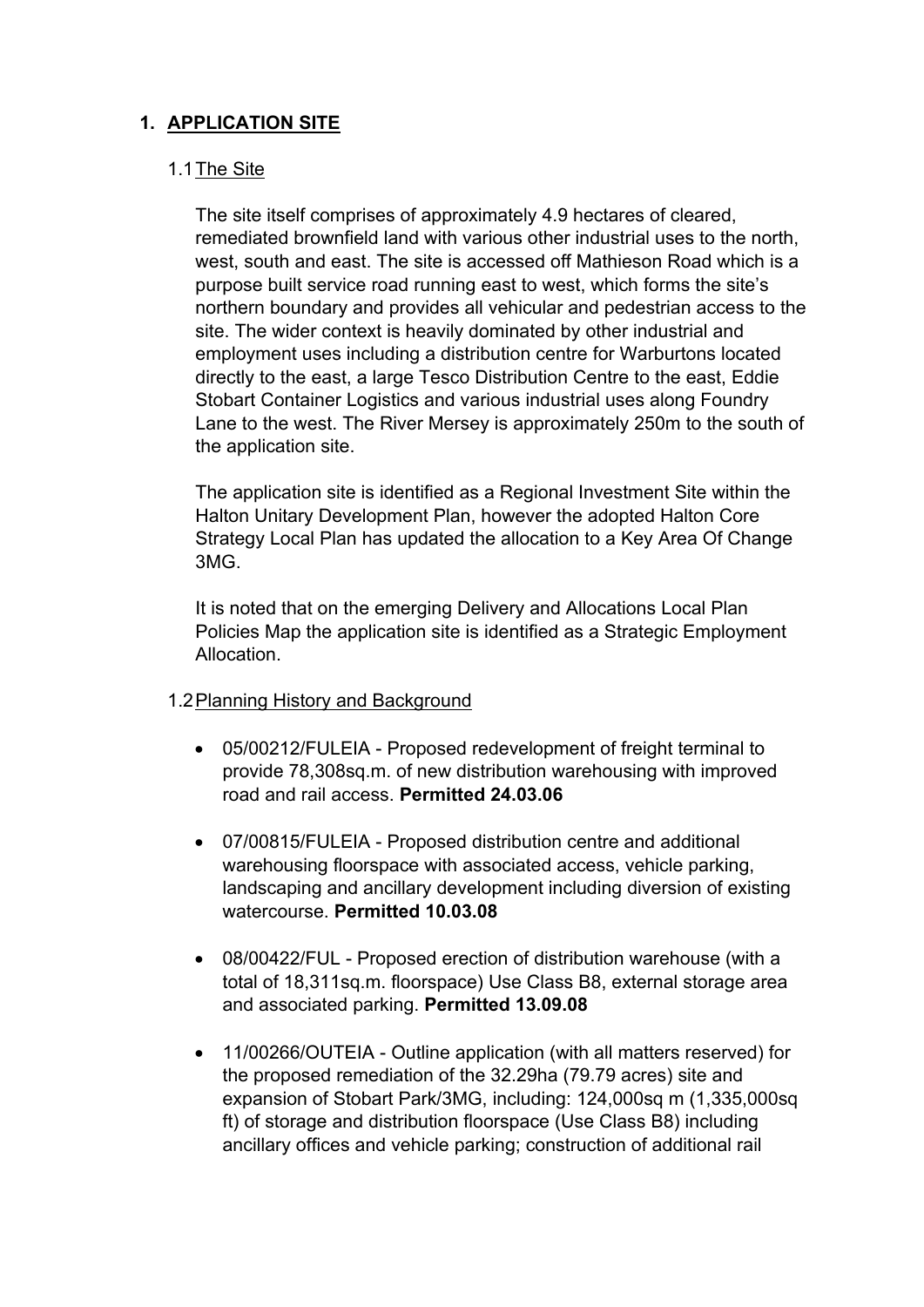siding; and all associated land remediation, engineering works and landscaping. **Permitted 10.08.12**

- 12/00155/REM Phase I Earthworks and Infrastructure Reserved Matters submission relating to the area east of Steward's Brook comprising: (1) cut and fill earthworks including remediation to secure a level platform for Unit 3; (2) spine road and Desoto Road roundabout; (3) new road bridge over Steward's Brook; (4) site drainage including works to Steward's Brook; and (5) strategic landscaping. **Permitted 28.09.12**
- 12/00258/FULEIA Proposed development and erection of a wood fuelled Biomass Combined Heat and Power Plant and ancillary infrastructure development. **Permitted 04.04.13**
- 20/00110/FUL Proposed erection of storage and distribution building (Use Class B8) including ancillary integral offices, associated access, parking, servicing and ancillary works. **Permitted 20.07.20**

# **2. THE APPLICATION**

## 2.1The Proposal

The application seeks permission for the erection of a storage and distribution building (Use Class B8) including ancillary (integral) offices, creation of a service yard and parking areas for cars and HGVs, with associated access and servicing including a new vehicle access point from Mathieson Road, new landscaping and other works.

## 2.2Documentation

The planning application is supported by the following documents:

- Planning Statement, Date: November 2021
- Design and Access Statement, 11153-05.01
- Ecological Assessment, Document Ref: 9107.002 Date: October 2021
- Habitat Regulation Assessment (HRA) Screening Report, Document Ref: 9107.003, Date: October 2021
- Flood Risk Assessment, Document No.: T/2485/FRA, Revision: 1.0, Date: 04/11/2021
- Historic Environment Desk-Based Assessment, Document Ref: 9109.001, Version 1.1, Date: November 2021
- Phase 1 Contaminated Land Assessment, Project Reference: 021- 1877 Revision: REV00, Date: October 2021
- Transport Assessment and Travel Plan, 680-01/TA01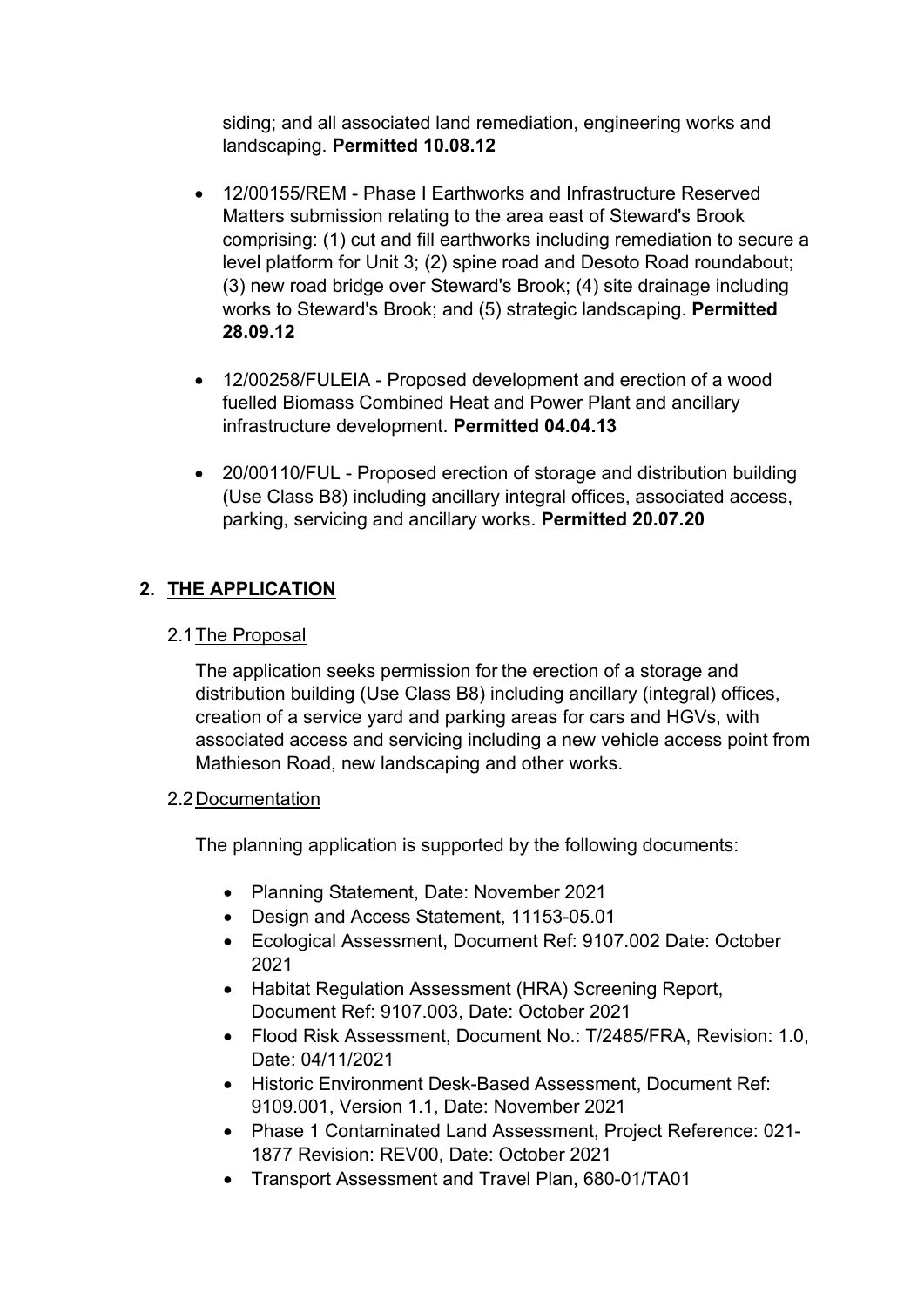- Drainage Strategy, Project Ref: T 21 2485, Report Ref: T2485\_Drainage Strategy
- Storm Water Maintenance Plan, Project Ref: T 21 2485, Report Ref: 2485\_SuDS\_001

# **3. POLICY CONTEXT**

Members are reminded that planning law requires for development proposals to be determined in accordance with the development plan, unless material considerations indicate otherwise.

## 3.1 National Planning Policy Framework

The National Planning Policy Framework (NPPF) was published in July 2021 to set out the Government's planning policies for England and how these should be applied.

Paragraph 47 states that planning law requires for planning permission be determined in accordance with the development plan, unless material considerations indicate otherwise. Decisions on application should be make as quickly as possible and within statutory timescale unless a longer period has been agreed by the applicant in writing.

Paragraphs 81 states planning policies and decisions should help create the conditions in which businesses can invest, expand and adapt. Significant weight should be placed on the need to support economic growth and productivity, taking into account both local business needs and wider opportunities for development.

## 3.2Halton Unitary Development Plan (UPD) (2005)

The following Unitary Development Plan policies and policy documents are relevant to this application:

- BE1 General Requirements for Development;
- BE2 Quality of Design;
- BE3 Environmental Priority Areas:
- BE6 Archaeological Evaluations;
- BE22 Boundary Walls and Fences;
- GE21 Species Protection;
- GE30 The Mersey Coastal Zone;
- PR2 Noise Nuisance;
- PR14 Contaminated Land;
- PR16 Development and Flood Risk;
- E5 New Industrial and Commercial Development;
- TP6 Cycling Provision as Part of New Development;
- TP7 Pedestrian Provision as Part of New Development;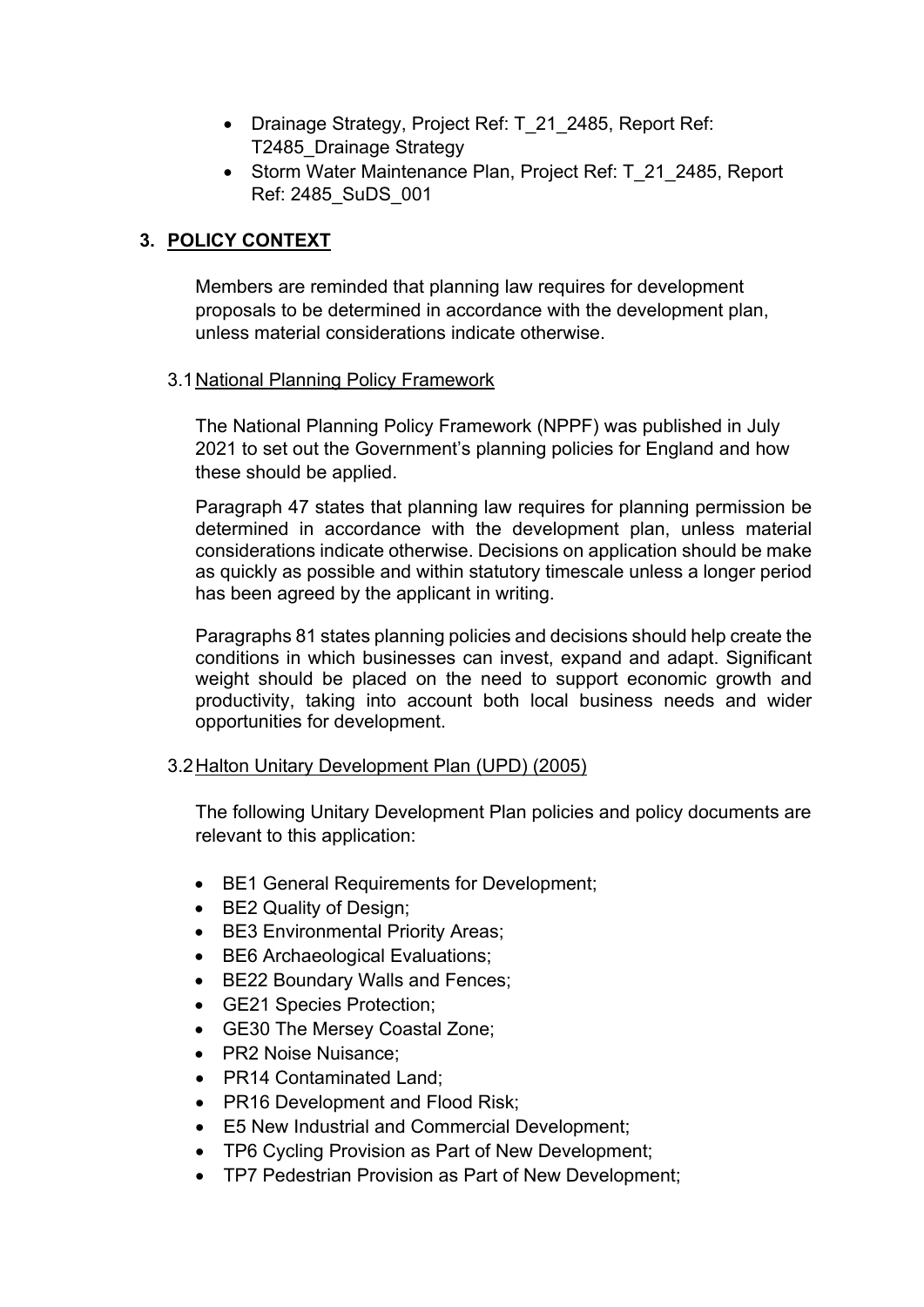- TP12 Car Parking;
- TP17 Safe Travel For All:

## 3.3Halton Core Strategy (2013)

The following policies contained within the Core Strategy are of particular relevance:

- CS1 Halton's Spatial Strategy
- CS2 Presumption in Favour of Sustainable Development
- CS4 Employment Land Supply and Locational Priorities
- CS8 3MG Key Area of Change
- CS15 Sustainable Transport
- CS18 High Quality Design
- CS19 Sustainable Development and Climate Change
- CS20 Natural and Historic Environment
- CS23 Managing Pollution and Risk
- CS24 Waste

## 3.4Joint Merseyside and Halton Waste Local Plan (2013)

The following policies contained within the Joint Merseyside and Halton Waste Local Plan are of relevance:

- WM8 Waste Prevention and Resource Management
- WM9 Sustainable Waste Management Design and Layout for New Development.

## 3.5Supplementary Planning Documents (SPD)

- Planning For Risk 2009
- 3MG Mersey Multimodal Gateway 2009
- Design of New Industrial and Commercial Development 2006
- Designing for Community Safety (2005)

## 3.6DALP

The site is allocated as a Strategic Employment Allocation therefore CS (( R ) 4, and ED1 are relevant.

CS ( R ) 4 is not subject to modification and ED1 is only subject to modification to bring the uses in line with the new use classes order. Therefore, these policies should be given significant weight.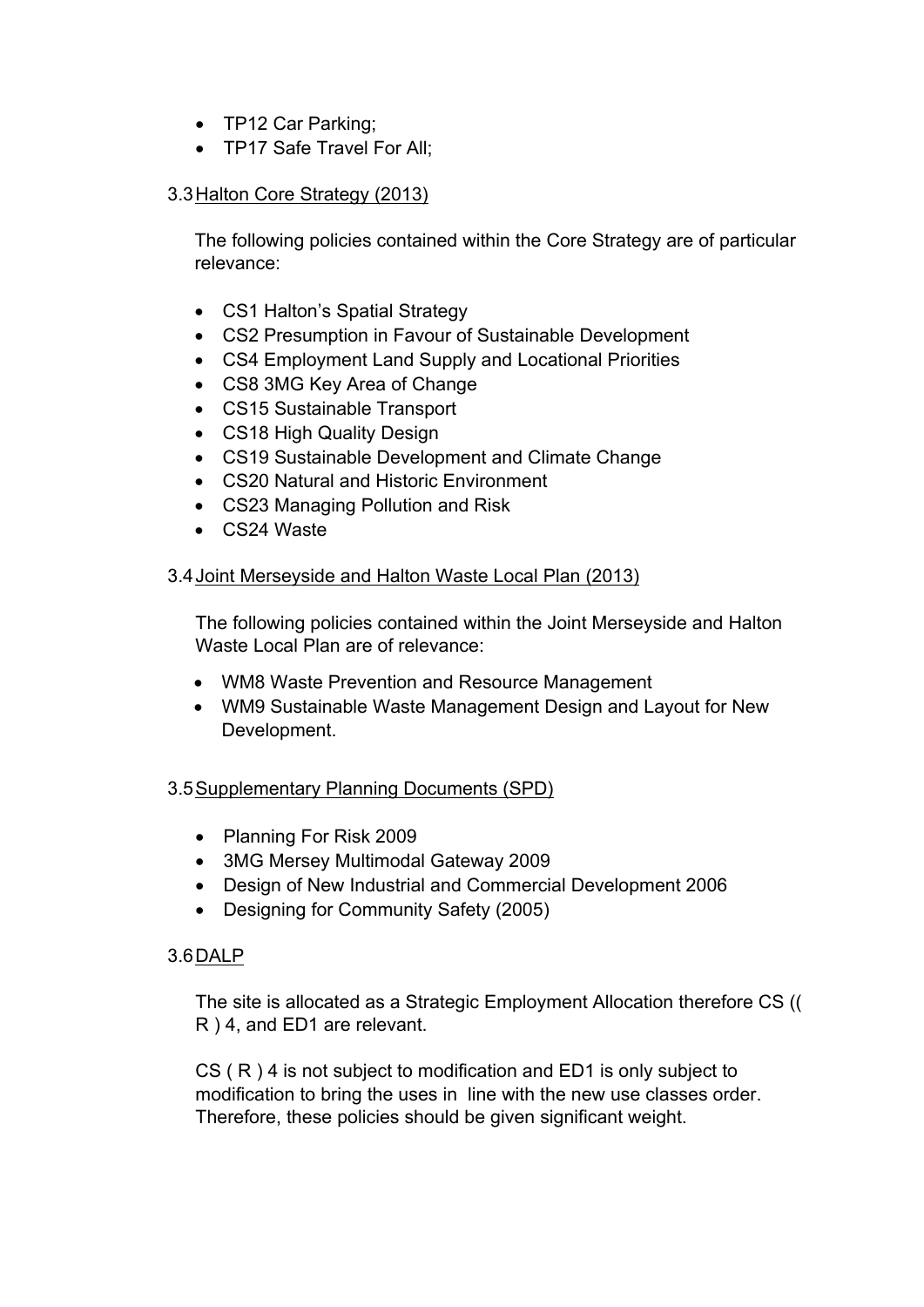Other policies within the DALP are relevant but are considered to result in the same assessment as those set out below in relation to the UDP and Core Strategy Policies.

#### 3.7Other Considerations

The application has been considered having regard to Article 1 of the First Protocol of the Human Rights Act 1998, which sets out a person's rights to the peaceful enjoyment of property and Article 8 of the Convention of the same Act which sets out his/her rights in respect for private and family life and for the home. Officers consider that the proposed development would not be contrary to the provisions of the above Articles in respect of the human rights of surrounding residents/occupiers.

## 3.8Equality Duty

Section 149 of the Equality Act 2010 created the public sector equality duty. Section 149 states:-

(1) A public authority must, in the exercise of its functions, have due regard to the need to:

> a) eliminate discrimination, harassment, victimisation and any other conduct that is prohibited by or under this Act;

b) advance equality of opportunity between persons who share a relevant protected characteristic and persons who do not share it;

c) foster good relations between persons who share a relevant protected characteristic and persons who do not share it.

Officers have taken this into account and given due regard to this statutory duty, and the matters specified in Section 149 of the Equality Act 2010 in the determination of this application.

There are no known equality implications arising directly from this development that justify the refusal of planning permission.

## **4. MATERIAL CONSIDERATIONS**

The material considerations are identified and have been addressed in the assessment section of this report.

## **5. CONSULTATIONS**

The application has been advertised via the following methods: site notice posted near to the site and on the Council Website. Surrounding properties have also been notified by letter.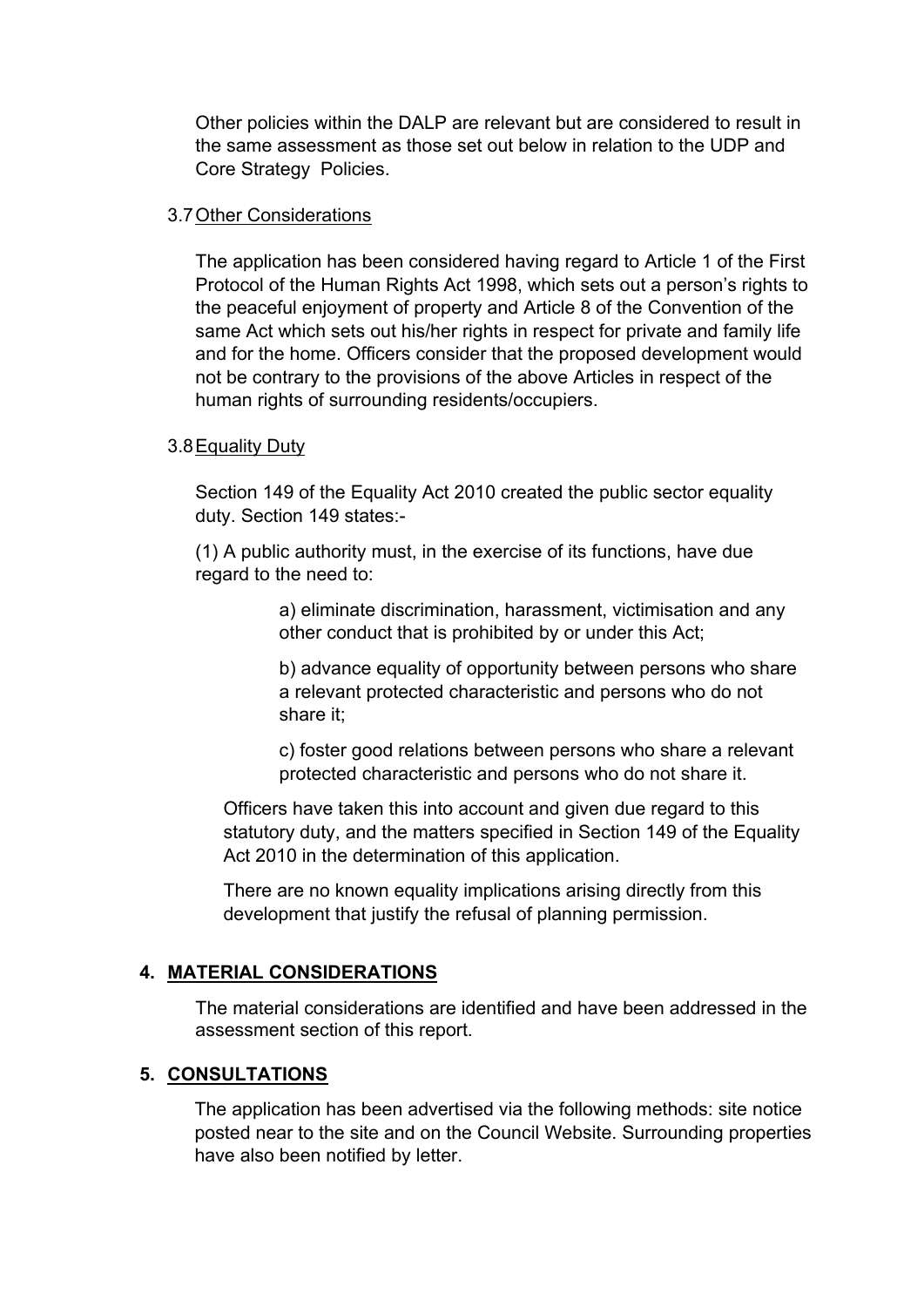The following organisations have been consulted and, where relevant, any comments received have been summarised below in the assessment section of the report:

- **United Utilities** No comment to make
- **Cheshire Police** No objection
- **Environment Agency** No objection subject to conditions
- **Liverpool Airport PLC** No objection subject to informatives
- **Merseyside Environmental Advisory Service** No objection subject to conditions
- **Natural England** No objection
- **Network Rail** No objection or comments to make
- **National Grid** No comments received at time of report
- **Scottish Power** No comments received at time of report
- **Cheshire Archaeology Planning Advisory Service** No objection
- **Mersey Gateway** No comments received at time of report
- **Fire Officer** No comments received at time of report
- **Risk and Emergency Planning** No comments received at time of report
- **HBC Highways and Transport** No objection subject to conditions
- **HBC Environmental Protection** No comments received at time of report
- **HBC Contaminated Land** No objection subject to conditions
- **Lead Local Flood Authority** No objection subject to conditions
- HBC Emergency Planning Officer Halton No comments received at time of report
- **HBC Major Projects** Fully support this application
- **HBC Ward Councillors** No comments received at time of report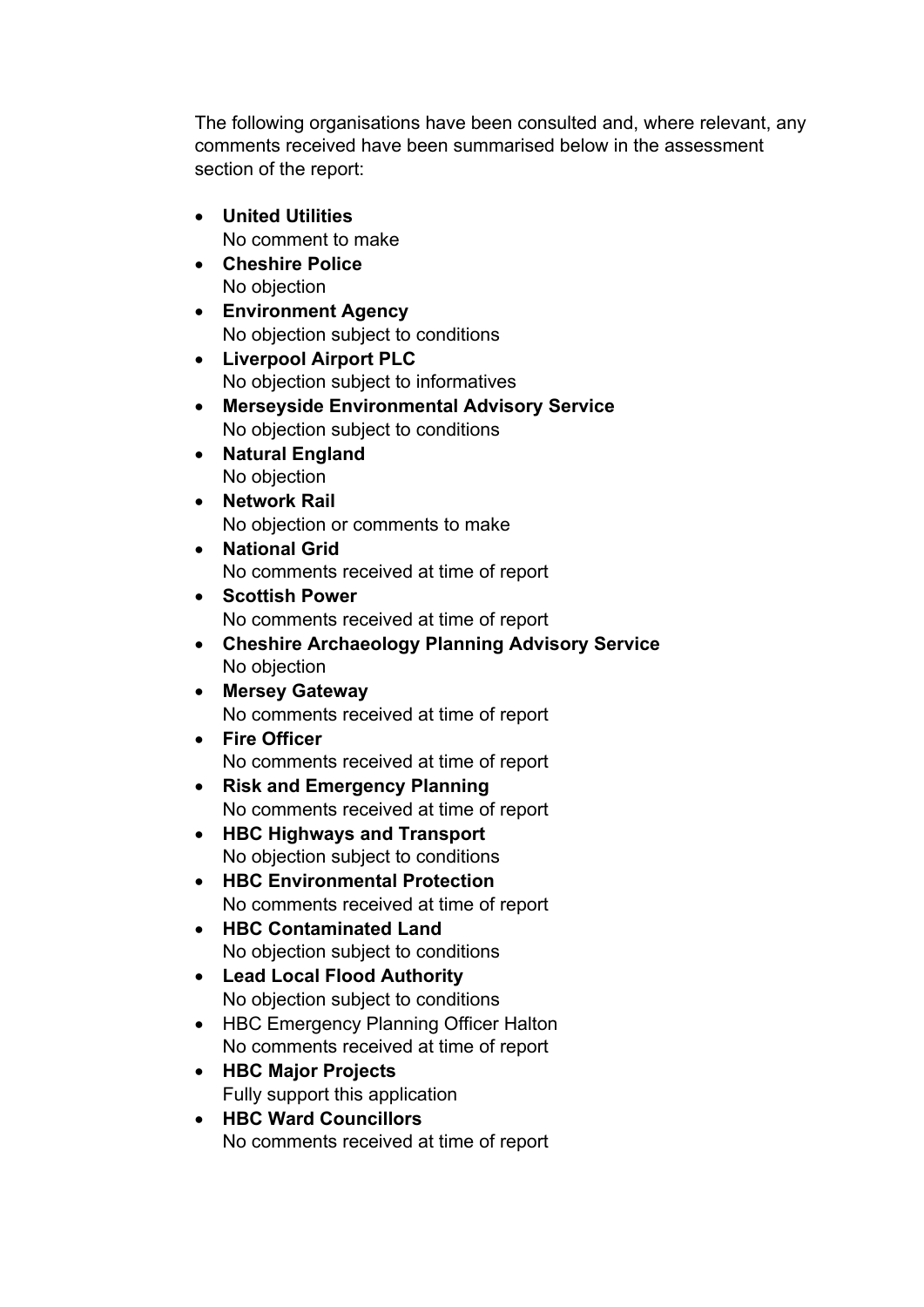## **6. REPRESENTATIONS**

The application was advertised by 19 neighbour notification letters sent on the 18th November 2021 and a site notice posted on 18.11.2021. At the time of writing the report, no representations have been received.

## **7. ASSESSMENT**

## 7.1Principle of Development

The application site is identified as a Regional Investment Site within the Halton Unitary Development Plan, however the adopted Halton Core Strategy Local Plan has updated the allocation to a Key Area Of Change 3MG.

It is noted that on the emerging Delivery and Allocations Local Plan Policies Map the application site is identified as an Employment Allocation.

Policy CS8 of the Halton Core Strategy Local plan highlights that the existing Mersey Multimodal Gateway (3MG) makes a huge contribution to the economy of Halton and the wider region, and the site is a key employment generator. The Core Strategy identifies the site as a potential to deliver a large quantum of employment development.

One of the key elements of the future of 3MG is the availability of land for B8 employment development and the provision of jobs for the people of **Halton** 

The application seeks planning permission for the erection of a storage and distribution building (Use Class B8) including ancillary (integral) offices, creation of a service yard and parking areas for cars and HGVs, with associated access and servicing including a new vehicle access point from Mathieson Road, new landscaping and other works.

Given that the application is associated with industry and employment, in accordance with Policy CS8 of the Halton Core Strategy Local Plan, the principle of the proposed development is considered to be acceptable.

## 7.2Layout

The main entrance to the site will be accessed off Mathieson Road. A large proportion of the building footprint is sited within the southern portion of the application site and is separated from Mathieson Road via the service yard and staff parking area. This arrangement achieves a good level of visual set back from Mathieson Road, which is encouraged, given the size of the building structure.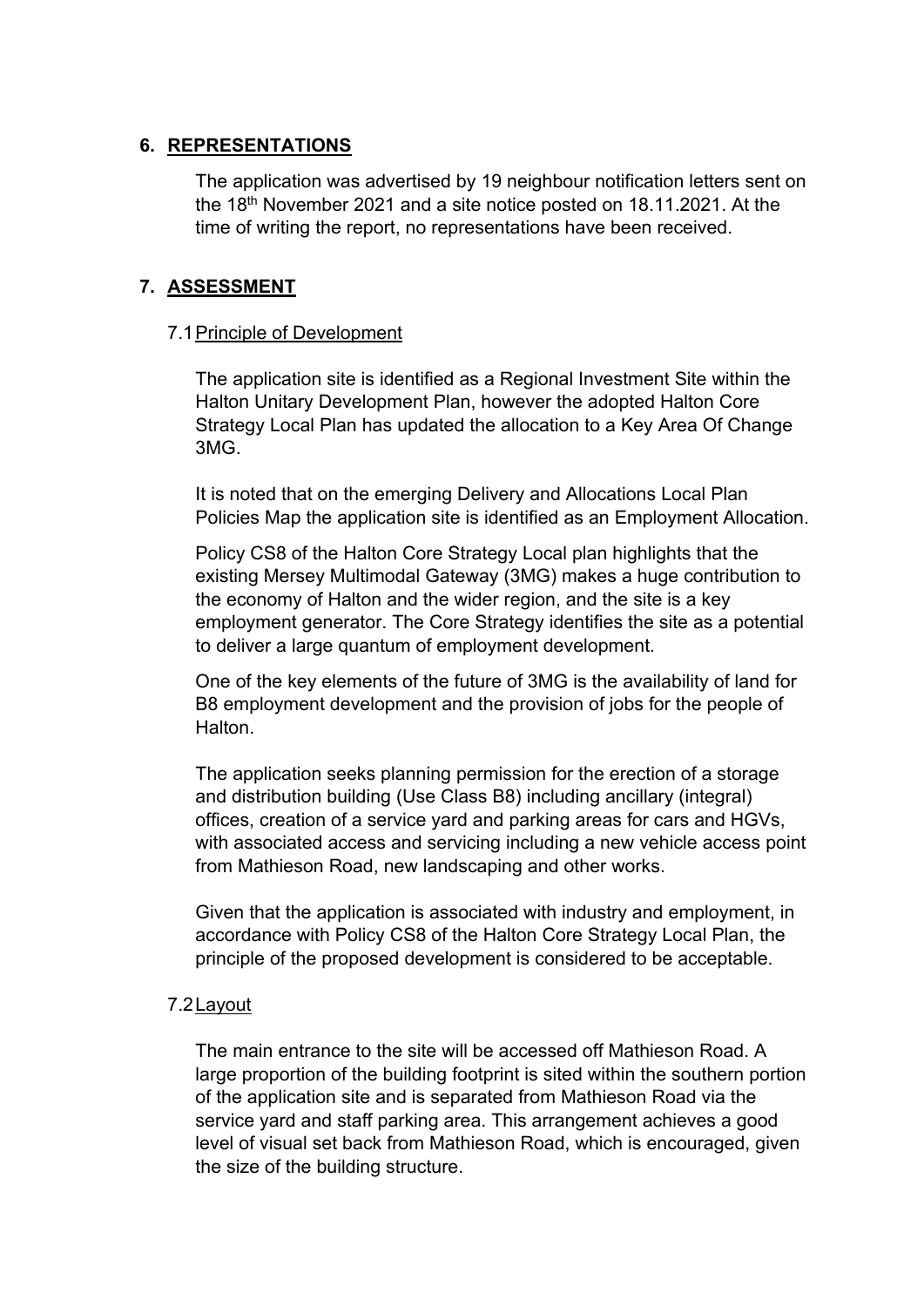Vehicular parking would be positioned to the front of the building to provide direct access and again, would give the proposed building a level of setback from the highway.

The main building entrance is located on the building's north-western boundary and will be clearly visible on approach to the site. The proposed offices containing windows will face towards Mathieson Road for an outward looking aspect.

Staff parking has been configured to wrap around the north-west corner of the building enabling parking bays to be in close walking distance of the principle building entrance. Zones for refuge areas and other ancillary uses are included within the yard area.

Given the sites location this will not conflict with access to the coast and therefore does not conflict with Policy GE30.

The layout of the proposed development is considered to be acceptable and compliant with Policies BE1 and BE2 of the Halton Unitary Development Plan and Policy CS18 of the Halton Core Strategy Local Plan.

#### 7.3Scale

The proposed building would measure 213.61m in length by 87m and would have a maximum height of 17.86m. The massing and form of the proposed building is typical of a logistics facility of this type and within the height parameters of previous outline consent (ref: 11/02666/OUTEIA), which permitted buildings with eaves heights up to 40m.

The massing of the proposed building has been dictated by the building footprint, proposed development levels and elevated third party land to the west and south, which would reduce the perceived massing from these aspects. Surrounding land uses generally comprise employment uses containing large building footprints with tall clear internal heights and associated service areas. It is considered that a building of this proposed height and volume will sit comfortably on the plot.

The proposed scale of the storage and distribution unit reflects the site context and surrounding buildings, but is also set to meet the dimensions required of the proposed internal fit out.

The proposal is acceptable in terms of scale and compliant with Policy BE1 and E5 of the Halton Unitary Development Plan.

#### 7.4Appearance

The proposed building would be primarily clad with a combination of horizontally laid, metal-faced insulated cladding panels with a 'microrib'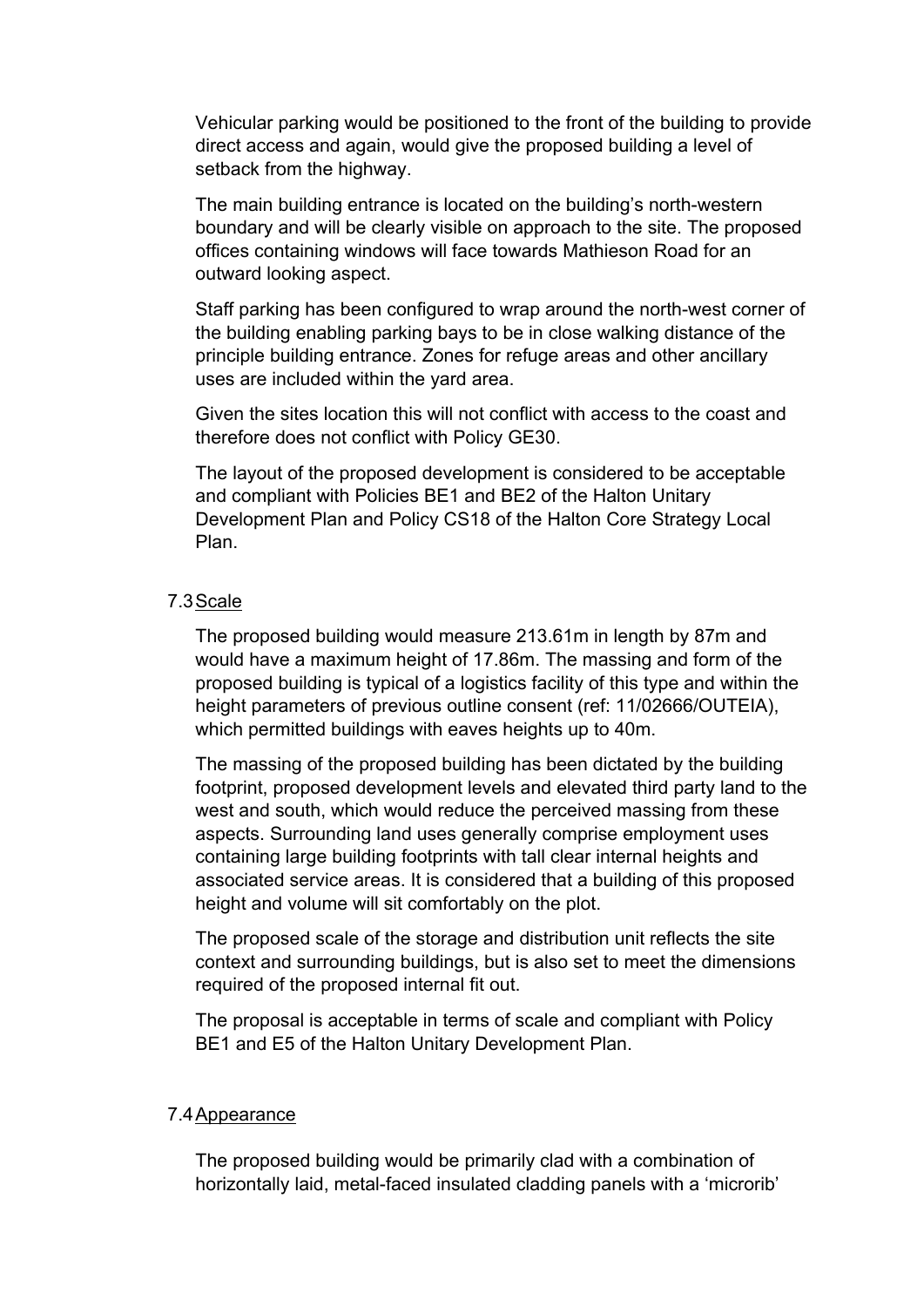profiled finish and vertically profiled 'built-up' cladding. The materials are considered to be suitable for a building of this typology, size and construction given their durability, ease of maintenance and efficiency of installation.

A simple palette of greys and off-white colours will be utilised throughout the elevations to reflect and co-ord with adjacent buildings. A contrasting colour would be included on the principle elevation of the building entrance on the north-western corner and would be repeated across the service doors/shutters.

The proposed elevations show that the building would be of an appropriate appearance with some variety in materials and texture to add interest to the overall external appearance. The subsequent implementation of the external facing materials should be secured by condition. This would ensure compliance with Policies BE1, BE2 and E5 of the Halton Unitary Development Plan and Policy CS18 of the Halton Core Strategy Local Plan.

## 7.5Site Levels

Whilst the application site is generally flat, there is some substantial banking running along the southern boundary of the site and in part, the eastern boundary. Consequently, the neighbouring Saria Warehouse to the south and Viking House to the east are elevated several meters above the general ground level of the application site. The submitted topographical survey indicates that across the main body of the site, north to south, the site levels gradually rise between 1m across the site. Within the southern banking are gabion structures, largely hidden from view by the self-seeded vegetation.

Where there are areas of banks and mounding, these will be removed and regraded as per the submitted Demolition and Landscape Removal Plan. it is considered that appropriate relationships can be achieved in terms of overall appearance and relationships to existing roads.

It is considered reasonable to attach a condition which secures the subsequent implementation of the proposed site levels. This would ensure compliance with Policy BE1 of the Halton Unitary Development Plan.

## 7.6Landscaping and Trees

The submitted Design and Access Statement states that landscaped areas are to be incorporated around the site perimeter to visually soften the boundaries and provide opportunity for biodiversity and ecological enhancement.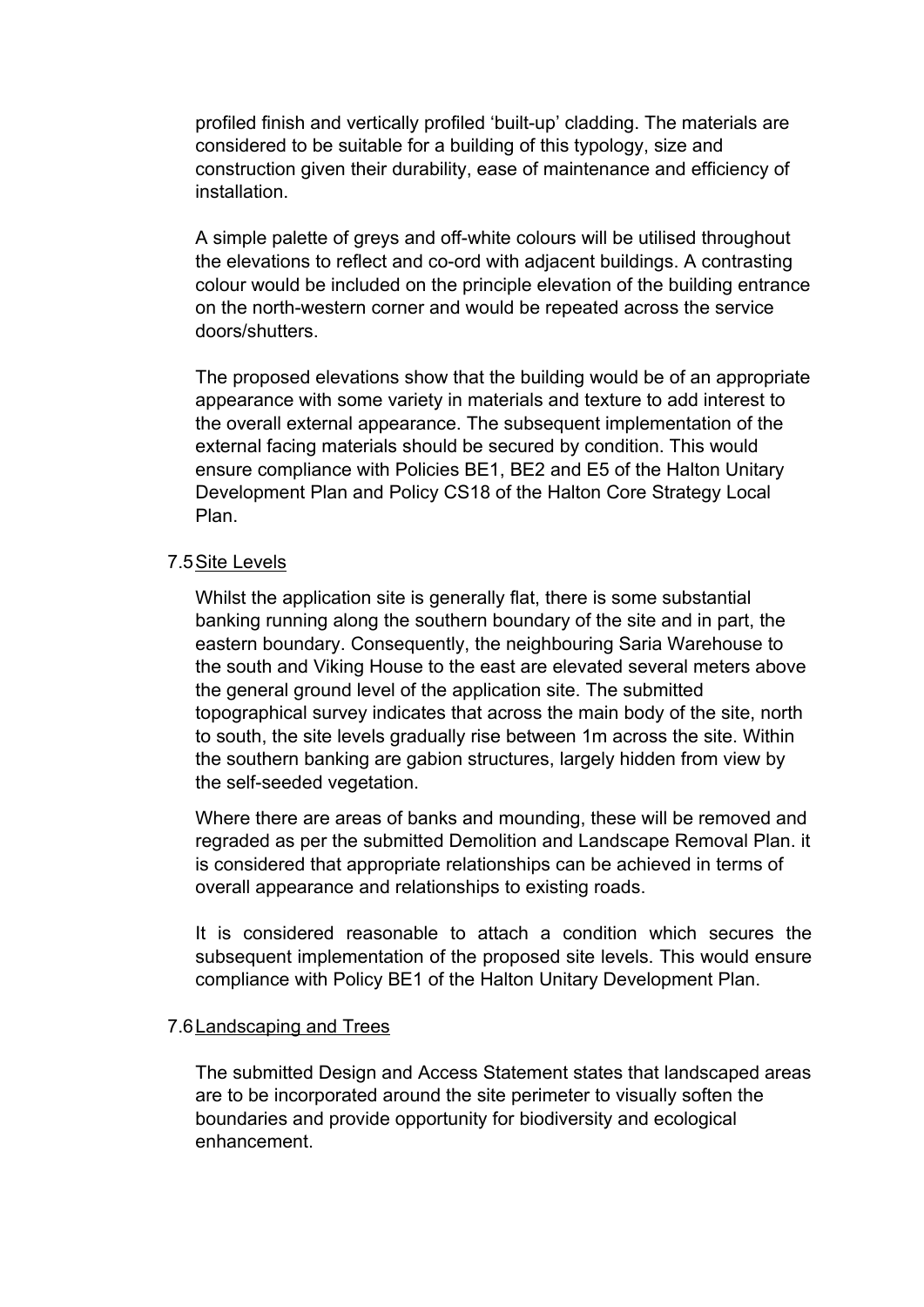Proposed boundary treatments would consist of 2.4m high perimeter security fencing (details of the type and colour will be dealt with by way of a condition.

A condition securing the submission of a detailed landscaping scheme, including details of new boundary fencing, the subsequent implementation and maintenance thereafter is considered reasonable. This would ensure compliance with Policies BE1 and BE22 of the Halton Unitary Development Plan.

## 7.7Security and Crime

The Designing for Community Safety Supplementary Planning Document outlines guiding principles which should be incorporated into new developments to achieve safer places.

As the site will operate 24-hour days, this will benefit the surrounding area by provided permanent activity, presence and surveillance at all times, therefore discouraging and limiting the opportunity and likelihood for crime local to the site.

CCTV surveillance systems and security personnel will operate on site together with the following security measures:

- 2.4m high security fencing
- Good levels of illumination throughout the site
- Raised arm barrier access to and from the site
- Good levels of visibility from the offices and street scene
- Clearly defined footpaths
- Secure cycle parking
- Low level landscaping to enable good visual surveillance

The Council's Designing Out Crime Officer has reviewed the application and has raised no objection to the proposed development. Advice supplied can be forwarded to the applicant by means of informative attached to any planning permission.

#### 7.8Ecology

The Merseyside Environmental Advisory Service has been consulted on the application and has provided the following comments:

*The development site is near to the following National and international sites. These sites are protected under the Conservation of Habitats & Species Regulations 2017 and Core Strategy policy CS20 applies:*

- *Mersey Estuary SPA;*
- *Mersey Estuary Ramsar site; and*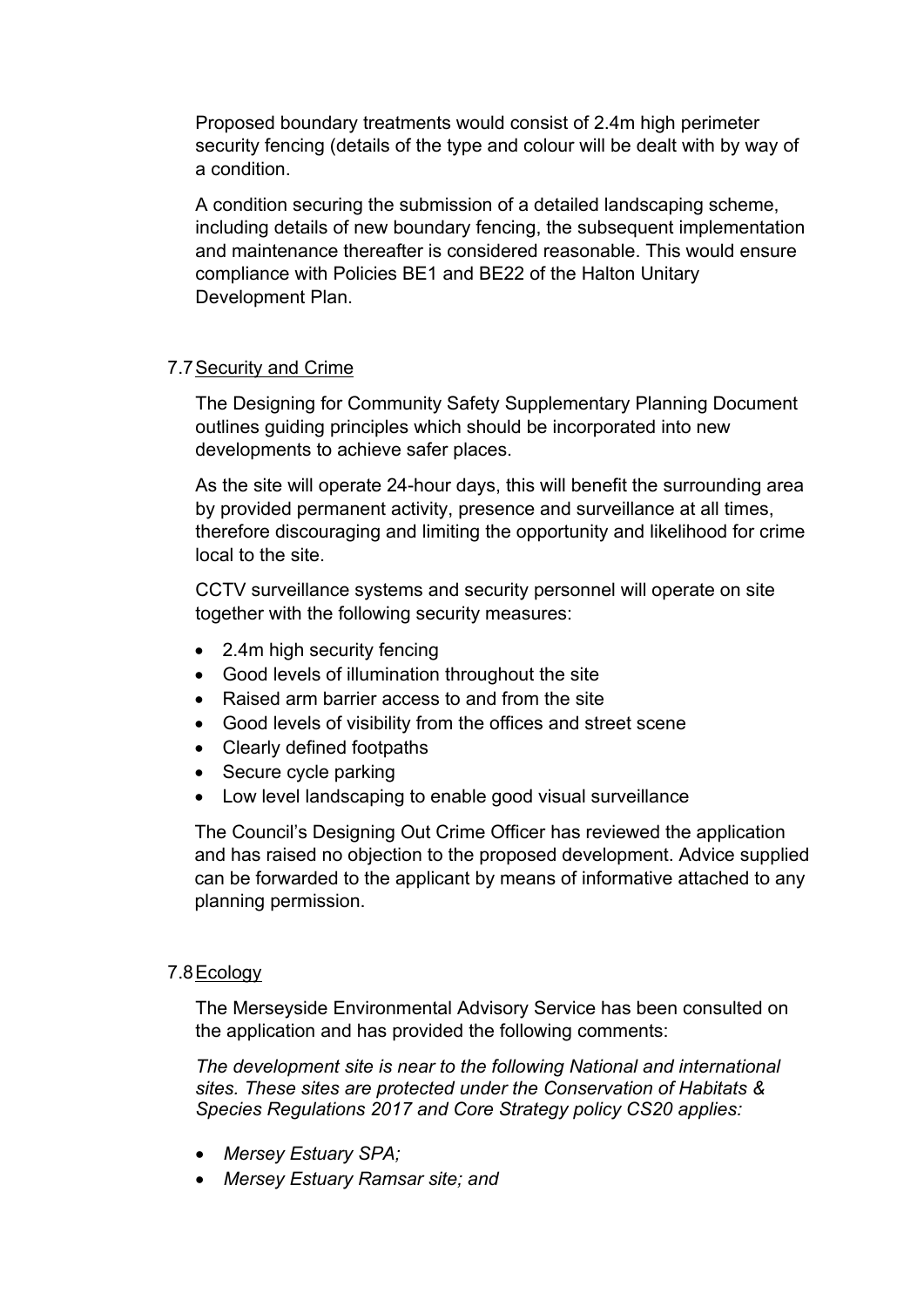*Mersey Estuary SSSI*

*Due to the development's potential pathways and impacts on the above sites, this proposal requires Habitats Regulations Assessment for likely significant effects. In line with the recent Court of Justice of the National and international Union judgement of 12 April 2018 (known as People Over Wind1), I have undertaken an assessment of likely significant effects which is based upon the essential features and characteristics of the project only.*

*Whilst I agree with the general assessment set out in the applicant's shadow HRA (TEP, Habitats Regulations Screening Report, October 2021) I consider that there is a low potential for likely significant effects on the above sites without precautionary mitigation/preventative measures in place during the construction phase.*

*An Appropriate Assessment will therefore be required in accordance with Regulation 63 (Habitats Regulations 2017). The Appropriate Assessment report (Appendix 1) concludes that, with mitigation/preventative measures, there will be no adverse effect upon the integrity of National and international sites. I advise that Natural England is consulted on the outcome of the Appropriate Assessment prior to determination and any points which may arise should be addressed.*

Natural England have been consulted on the application and submitted information and have confirmed that the proposed development will not have significant adverse impacts on designated sites and has no objection.

MEAS goes on to advise that*: the applicant prepares a Construction Environmental Management Plan (CEMP) document to manage and mitigate the main environmental effects during the construction phases of the proposed development.*

*The applicant has submitted an Ecological Appraisal report in accordance with Local Plan Core Strategy policy CS20 (TEP, Ecological Appraisal, October 2021) which meets BS 42020:2013.*

*The site is approximately 4ha. At least 2ha of the site area comprises modified grassland, scrub and tall ruderal vegetation which will be lost to development. The proposed site plan shows a large warehouse and hardstanding area with landscaping limited to a 5-15m strip on the perimeter of the site. On this basis, I advise that mitigation and enhancements set out in section 6 of the report are acceptable and should be secured to compensate for habitat loss. Landscaping, enhancement measures and management proposals should be specified on a detailed landscape plan which can be secured by a suitably worded planning condition.*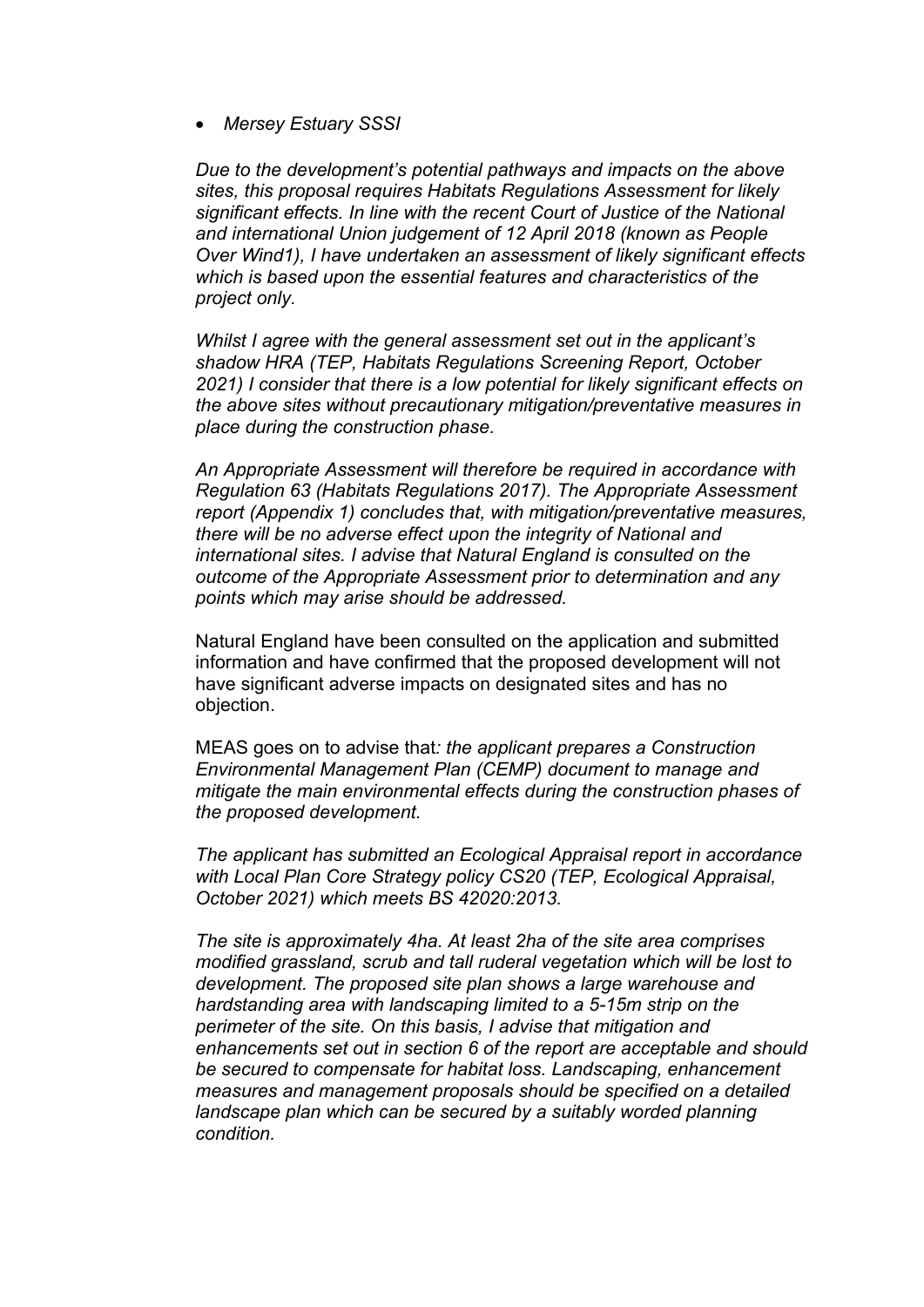On the basis of the above, the proposal is considered capable of demonstrating compliance with the development plan having particular regard to Policies GE21 of the Halton Unitary Development Plan and Policy CS20 of the Halton Core Strategy Local Plan.

#### 7.9Highway Considerations

The Council's Highway Authority have reviewed the application and have provided the following comments:

*The Highway Authority are supportive of the proposed use and have reviewed the submitted plans and the transport assessment to formulate it's response.*

*The presented Transport Assessment is considered to be robust and demonstrates that the proposed use and associated traffic movements would not result in a negative impact on network capacity.*

*Car parking levels are below the current maximum UDP standard but in his considerations the Highway Officer has reviewed the number of spaces offered against a sliding scale for a B8 use and is confident that on this occasion suitable provision has been made.*

*The submitted plan 11153 P L06 (Proposed Site Plan) demonstrates suitable levels of accessible spaces, EV charge points and cycle storage have been made although more detail for both the EV provision and cycle store should be submitted for approval pre-occupation.*

*The site benefits from a pedestrian footway to the North of Mathieson Road secured via previous permission but tactile paving provision is only shown to the site side, therefore off site works will be required outside the red line plan to connect the site to the route.*

*The Highway Officer welcomes the inclusion of the framework for a Travel Plan within the Transport Assessment but would request that more specific detail should be submitted once an end user is identified. Any Travel Plan will rely on its implementation and management throughout the life of the development, therefore we would request that a suitably worded condition be placed on any decision.*

It is considered that the proposal is capable of demonstrating compliance with the development plan having particular regard to Policies TP6, TP7, TP12 and TP17 of the Halton Unitary Development Plan and Policy CS15 of the Halton Core Strategy Local Plan.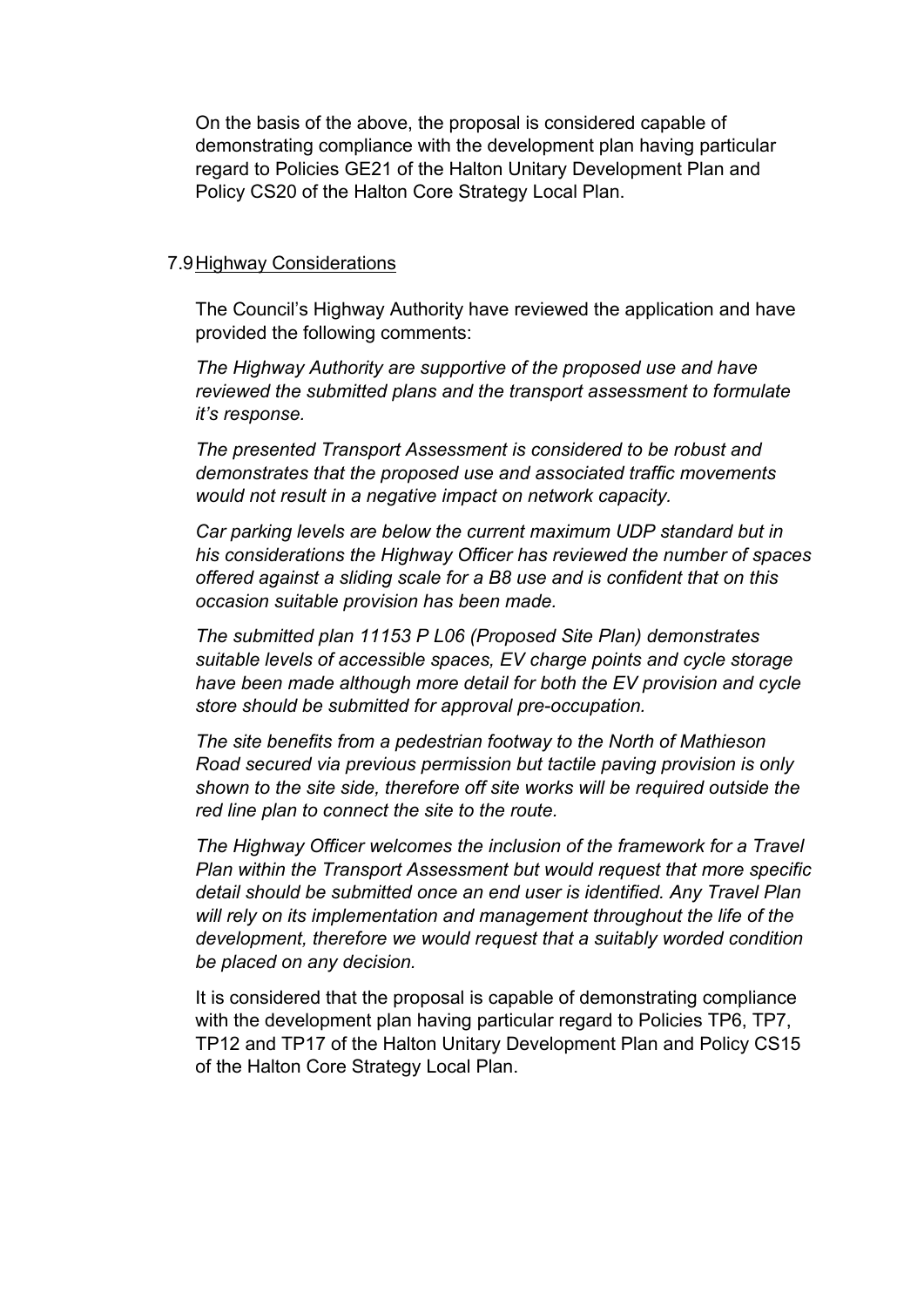#### 7.10 Noise

The application is for a large industrial warehouse, but no information has been provided in association with the application in terms of a noise assessment.

Whilst there is noise associated with this type of development particularly if the building will be in operation 24 hours a day, this application is over  $\frac{1}{2}$ km from the nearest residential property, within an existing and active commercial area and associated noise environment. It is considered that the distance alone will mitigate the noise impact to a negligible level.

On the basis of the above it is not considered that any objection nor requirement of any conditions related to this application to control noise could be justified. The proposal is therefore considered capable of demonstrating compliance with the development plan having particular regard to Policies PR2 of the Halton Unitary Development Plan.

## 7.11 Ground Contamination

The Merseyside Environmental Advisory Service has been consulted on the application and has provided the following comments:

*The Planning Statement (Avison Young November 2021) states that the development site was part of the wider 3MG application 11/02666/OUTEIA which was subject to Environmental Impact Assessment. A subsequent application 12/00155/REM dealt with the remediation of the site. Although the size of the proposal exceeds the EIA Regulations 2017 applicable thresholds for Schedule 2 10(a) industrial estate developments, the parameters of the proposal meet the criteria set out in the original 2011 application. Furthermore, remediation has subsequently been undertaken on site to create a development platform. As such, I do not consider that this proposal constitutes EIA development.*

The Council's Contaminated Land Officer has reviewed the application and has provided the following comments:

*I have reviewed the supporting information and have the following comments in relation to land contamination impacts.*

*The site has a long development history, closely associate with various phases of chemical manufacture and associated disposal of process wastes (particularly use to reclaim saltmarsh). The site has been subject to a number of phases of site investigation and risk assessment, and in 2012 it was part of a wider site scheme of remediation. That remediation was based on removal of sub-structures and old drainage, site levelling via a cut-and-*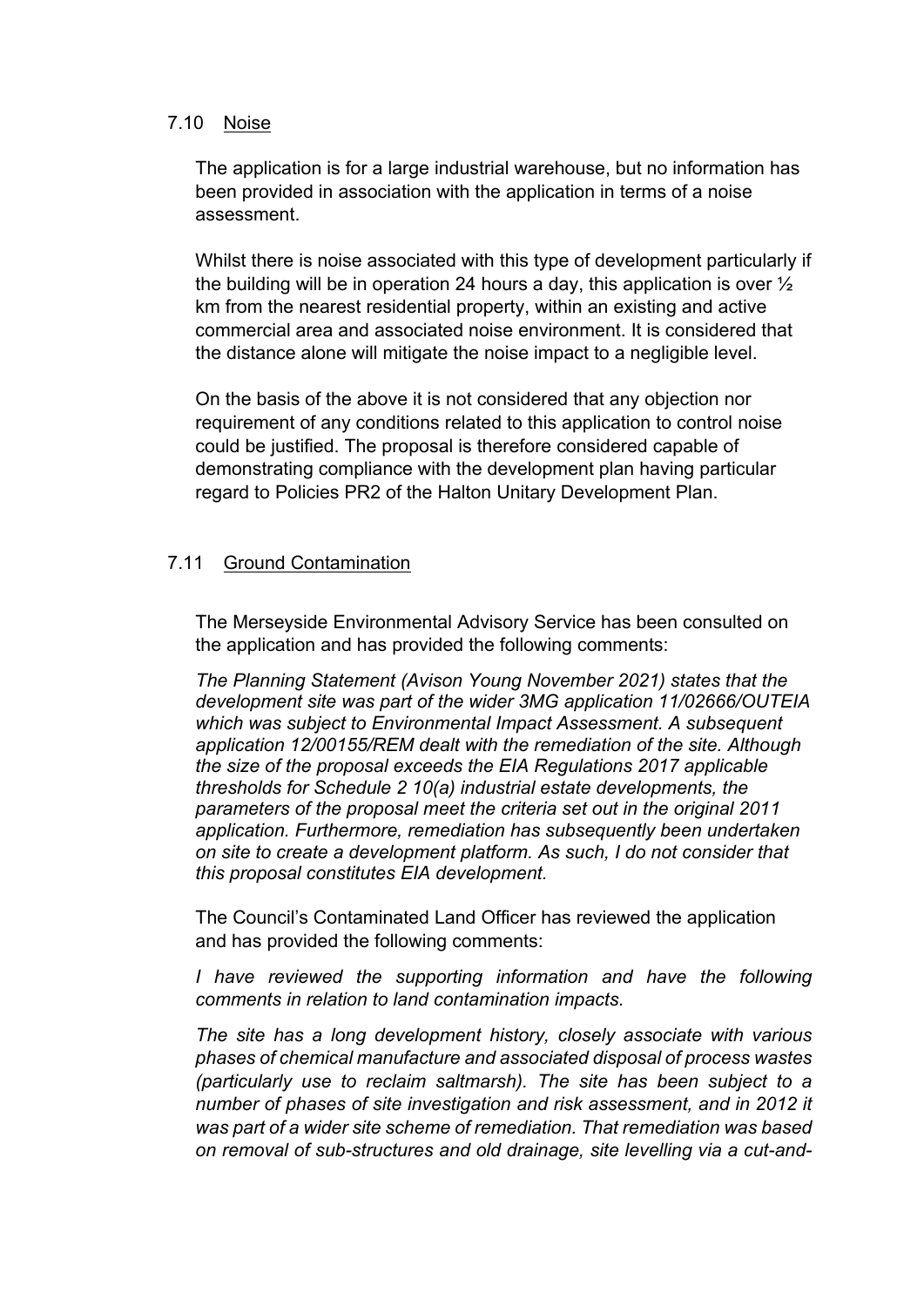*fill operation, a cement stabilized layer (reducing infiltration and contaminant mobility) and a clean break layer of crushed, inert material.*

*The assessment presented, based on the historical information, indicates that there are limited potentially significant pollutant linkages for the proposed development. However, the status of the ground gas regime is not known. The applicants reporting states that additional site investigation is required for foundation/geo-technical assessment as well as some additional environmental sampling.*

*Therefore I have no objection to the proposals, but recommend it be conditioned to require the submission of a remediation strategy that includes recommendations for ground gas protection measures based upon up-todate monitoring of gases. A verification report should also be required upon completion of any remedial activities. Given the known nature of the subsurface it is likely that some element of piling will be required, and therefore any approval should be conditioned to require a piling risk assessment to be submitted.*

The Environment Agency has also provided comments for the proposed development. They have raised no objection to the proposed works subject to a number of planning conditions which echo the requirements of the Council's Contaminated Land Officer.

Based on the above, the proposals are considered capable of demonstrating compliance with the development plan having particular regard to UDP Policy PR14 and Core Strategy Policy CS23.

## 7.12 Flood Risk and Drainage

The Lead Local Flood Authority has been consulted on the application and have commented as follows:

*The site area is approximately 4ha and comprises a brownfield site. The proposed development is for the construction of warehouses and associated infrastructure. The land use vulnerability classification defined in Planning Practice Guidance would be 'Less Vulnerable'. The development would increase the impermeable area of the site.*

*The applicant has provided a flood risk assessment:*

- *The FRA identifies that the site is within Flood Zone 1.*
- *Based on a finished flood level of 7.15m AOD this would result in flood depths of up to 600mm during the design flood.*
- *Surface water flooding is reported to be generally very low (less than 0.1% AEP) although localised areas of high risk are indicated in Environment Agency mapping*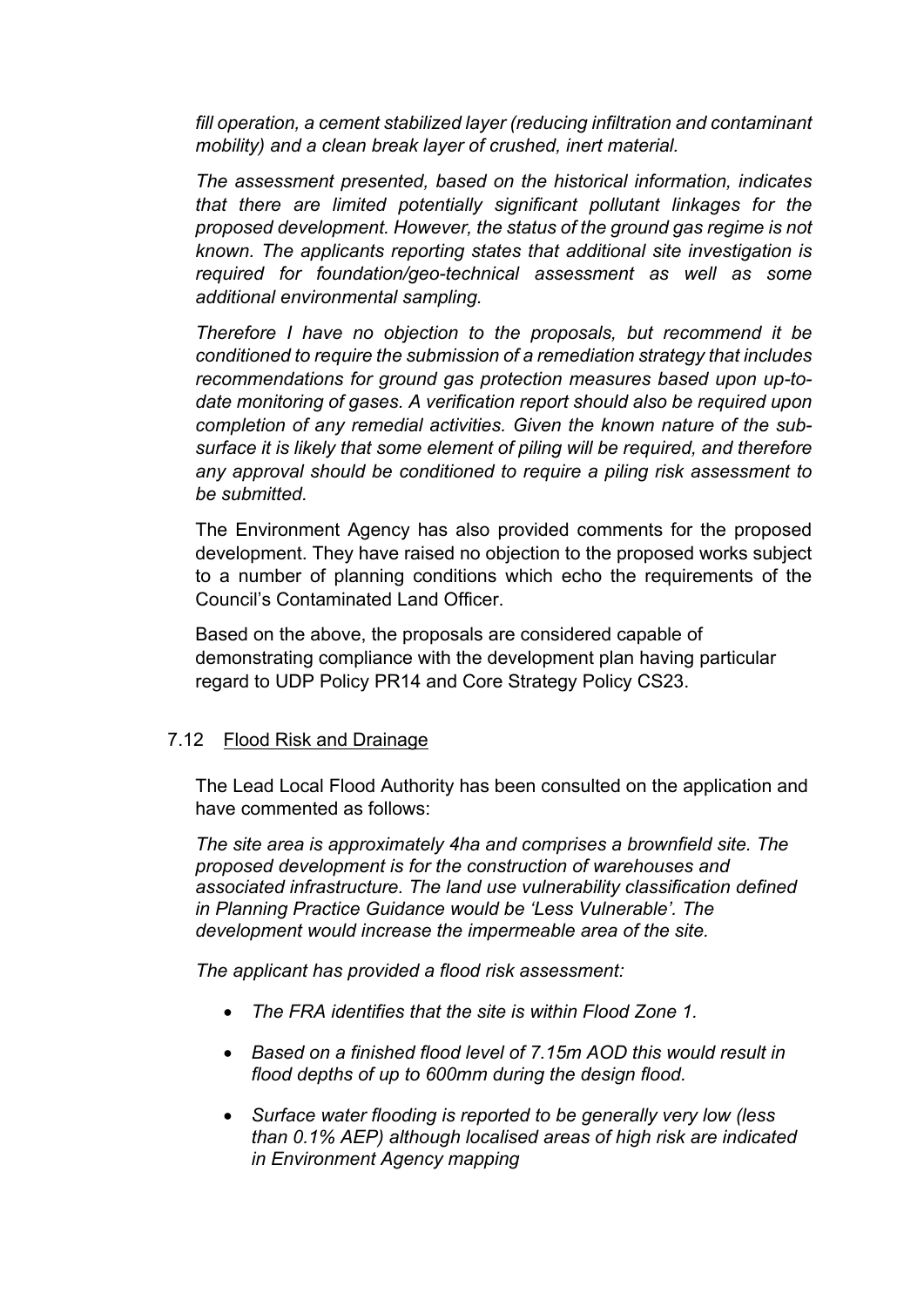- *Flood risk from other sources including groundwater, sewers and reservoirs is assessed as being low or not significant.*
- *Mitigation against the residual risk of flooding from surface water or sewers comprises raising the finished floor level to approximately 150mm above ground levels to 13.95m AOD.*
- *Surface water runoff would be routed into Stewards Brook. Based on the potential for contamination on the site, this discharge location is considered to be the most appropriate discharge option.*

*The LLFAs comments on the FRA and drainage strategy information provided are:*

- *The LLFA notes that the development would be classified as 'Less Vulnerable and that the location of the development within Flood Zone 1 is considered to be appropriate.*
- *The FRA has assessed the impact of climate change on Tidal flooding using climate change uplifts within the Halton SFRA. Whilst these have been superseded by more recent Environment Agency Guidance, the risk would remain low.*
- *The proposed finished floor level of 13.95m AOD appears to be sufficient to manage the residual risk of flooding.*
- *The LLFA accepts that the discharge of surface water runoff to stewards Brook is the most sustainable option available based on the potential for contamination of the site. However no other information is available on surface water drainage and how this would be managed to keep the site safe from flooding and prevent an increase in flood risk elsewhere.*

*As the development is considered to be appropriate in terms of flood risk the LLFA would recommend a number of suitably worded conditions should the planning authority be minded to approve the application.*

Additional information has been provided by the applicant and the Lead Local Flood Authority have provided the following updated comments:

*The applicant has provided a drainage strategy and the LFFAs comments are as follows:*

- *The strategy identifies that there is a watercourse adjacent to the site. However, without providing any justification for why this is not proposed as the discharge location, the report states that runoff will be discharged to sewer.*
- *There is no discussion of using more sustainable methods of attenuating flow and the use of below ground tanks is not justified.*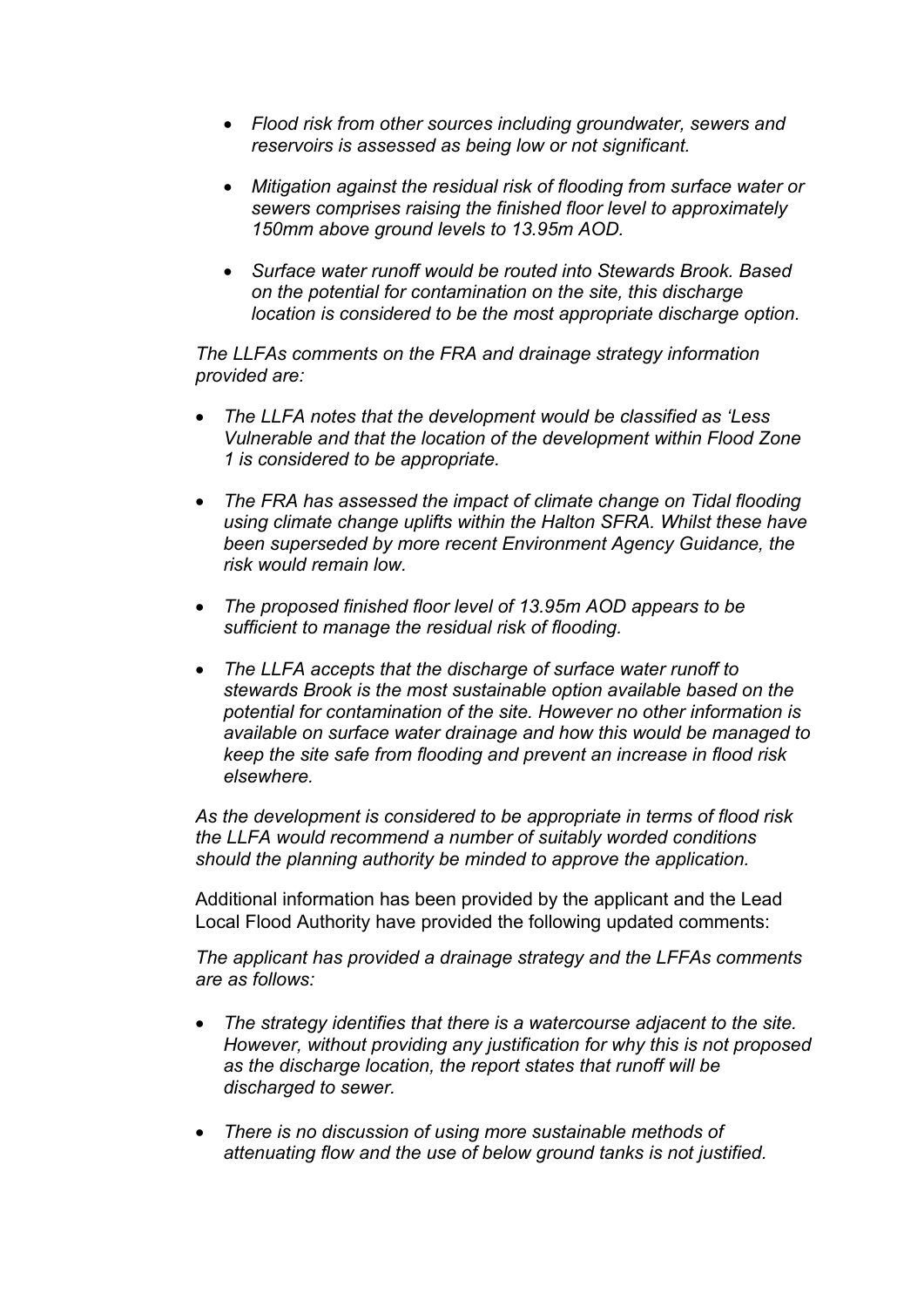- *Section 5.3 is poorly written and does not make any sense.*
- *300l/s is stated to be the proposed runoff rate but no justification for this is provided. A reference is made to a previous design, but this design is not included so without any context this does not help the reader.*
- *There is no explanation for how exceedance flows would be managed. The exceedance flow drawing is simply a series of arrows. Given that a micro drainage model has been developed for the site, this simplistic approach is considered to be insufficient to demonstrate that flooding would flow away from buildings.*
- *The maintenance management plan identifies routine activities and the responsible party and is considered to be sufficient.*

*The development is considered to be appropriate in terms of flood risk. However, the drainage strategy is considered to be insufficient to demonstrate that the SuDS hierarchy has been appropriately implemented and there is insufficient evidence presented to demonstrate that flow rates from the site would not increase. Therefore, the LLFA would recommend a number of suitably worded conditions should the planning authority be minded to approve the application.*

On this basis the proposals are considered capable of demonstrating compliance with the development plan having particular regard to UDP Policy PR16.

## 7.13 Archaeology and Cultural Heritage

Cheshire's Archaeology Planning Advisory Service has reviewed the application and has provided the following comments:

*Having reviewed the application, the supporting documentation and the information held on the Cheshire Historic Environment Records, this development is situated in an area which may hold archaeological potential.*

*The archaeological potential of this area was outlined sufficiently in the supporting document provided by The Environmental Partnership. The Desk Based Assessment (DBA) outlines the historical background to the proposed development area, as well as more recent events such as the remediation works which were undertaken on the site. The DBA does outline that while there is a low-level potential for archaeological remains, are likely to have been disrupted or destroyed by these remediation works.*

*The Desk Based Assessment suggests recommendations in section 6.0. These recommendations suggest that the remediation's works where*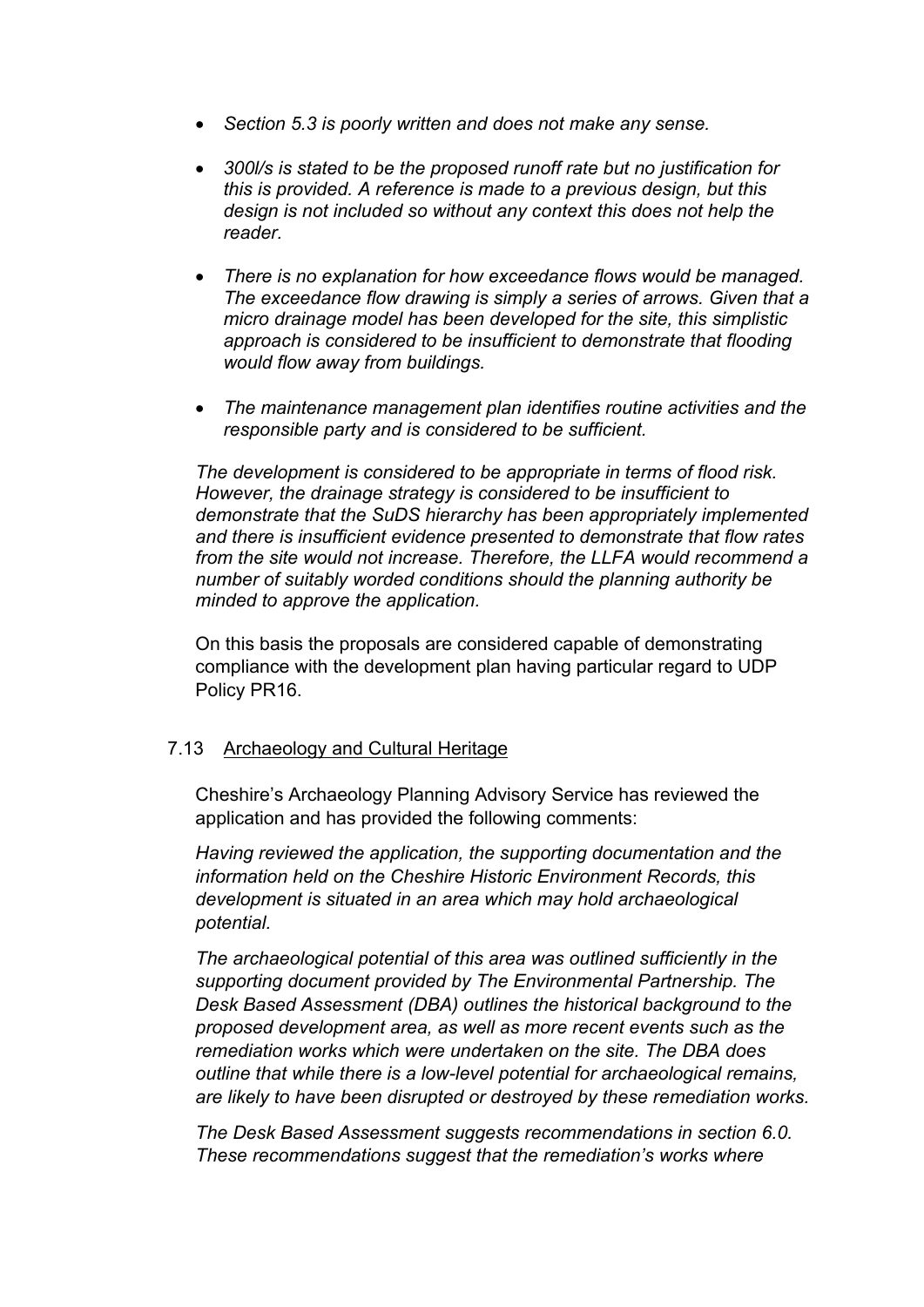*significant and therefore the potential for significant below ground remains are extremely limited.*

*To this extent, there will be no requirements for a programme of archaeological observations during groundworks.*

On this basis the proposals are considered capable of demonstrating compliance with the development plan having particular regard to UDP Policy BE6.

## 7.14 Waste Prevention/Management

Policies WM8 and WM9 of the Joint Merseyside and Halton Waste Local Plan are applicable to this application.

The proposal is a major development and involves excavation and construction activities which are likely to generate significant volumes of waste. Policy WM8 of the Merseyside and Halton Waste Joint Local Plan (WLP), the National Planning Policy for Waste (paragraph 8) and Planning Practice Guidance (paragraph 49) apply. These policies require the minimisation of waste production and implementation of measures to achieve efficient use of resources, including designing out waste and minimisation of off-site disposal.

In accordance with policy WM8, evidence through a waste audit or a similar mechanism (e.g. a site waste management plan) demonstrating how this will be achieved must be submitted and can be secured by a suitably worded planning condition.

With regards to onsite waste collection and storage, the applicant has provided sufficient information on the *proposed site plan* and in Appendix B of the Transport Assessment to comply with policy WM9 (Sustainable Waste Management Design and Layout for New Development) of the Merseyside and Halton Joint Waste Local Plan (WLP) and the National Planning Policy for Waste.

## 7.15 Sustainable Development and Climate Change

The submitted Design and Access Statement covers sustainability and indicates that the proposals will be built to a BREEAM 'Very Good' Rating. A number of sustainability measures are proposed for the development:

- Promotion of alternative means of transportation to the site cycle, pedestrian, car sharing;
- External service yard and parking areas have been designed to maximise flexibility should the building's use or occupier change during the building's lifecycle;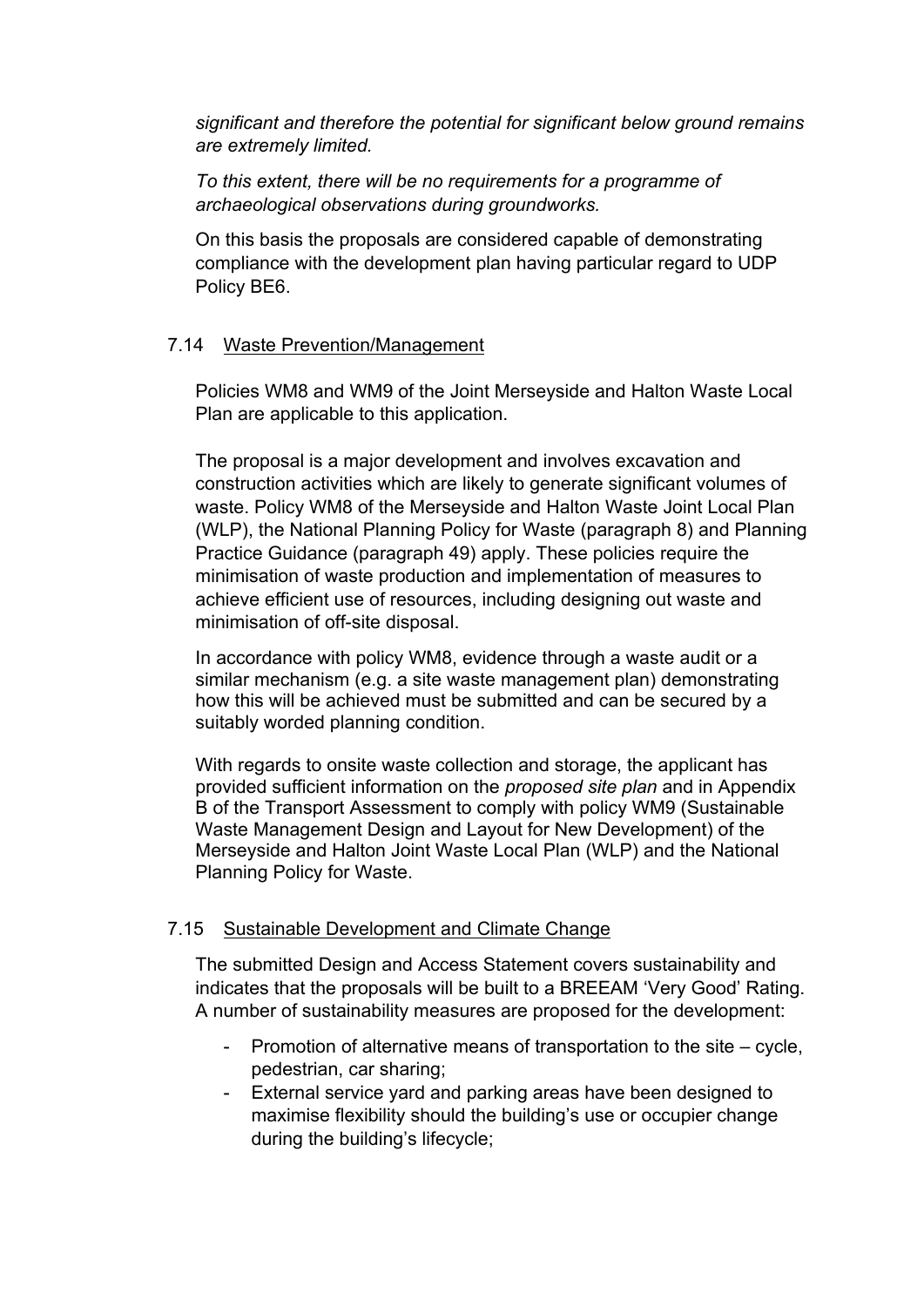- Orientation of offices and office glazing to limit and help manage solar gains;
- Utilisation of natural light to office area;
- Suitable levels of thermal insulation to heated spaces within the building to minimise heat loss;
- Efficient heating and cooling system;
- Implementation of appropriate building Management Systems (BMS) to closely monitor building energy use and limit wasted energy heating, lighting and ventilation of unoccupied spaces;
- Installation of water-efficient sanitary goods to staff areas;
- Allocation of photovoltaic panels to roof area.

This demonstrates compliance with Halton Local Plan policy CS19 (Sustainable Development and Climate Change).

## **8. CONCLUSION**

The proposal seeks to bring forward the development of an existing area of cleared, brownfield land to erect a storage and distribution building (Use Class B8) including ancillary integral offices, creation of a service yard and parking areas for cars and HGVs, with associated access and servicing including a new vehicle access point from Mathieson Road, new landscaping and other works.

The application site is identified as a Regional Investment Site within the Halton Unitary Development Plan, however the adopted Halton Core Strategy Local Plan has updated the allocation to a Key Area Of Change: 3MG.

It is noted that on the emerging Delivery and Allocations Local Plan Policies Map the application site is identified as an Employment Allocation.

Policy CS8 of the Halton Core Strategy Local plan highlights that the existing Mersey Multimodal Gateway (3MG) makes a huge contribution to the economy of Halton and the wider region, and the site is a key employment generator. The Core Strategy identifies the site as a potential to deliver a large quantum of employment development. One of the key elements of the future of 3MG is the availability of land for B8 employment development and the provision of jobs for the people of Halton.

Guidance from the Homes & Communities Agency Employment Density Guide provides indicative job densities for various use classes. The development proposes 19,105sqm of new employment floorspace. Dependent on the final occupier, the proposed development has the potential to generate between 201 and 273 full time jobs.

Given that the application is associated with industry and employment, in accordance with Policy CS8 of the Halton Core Strategy Local Plan, the principle of the proposed development is considered to be acceptable.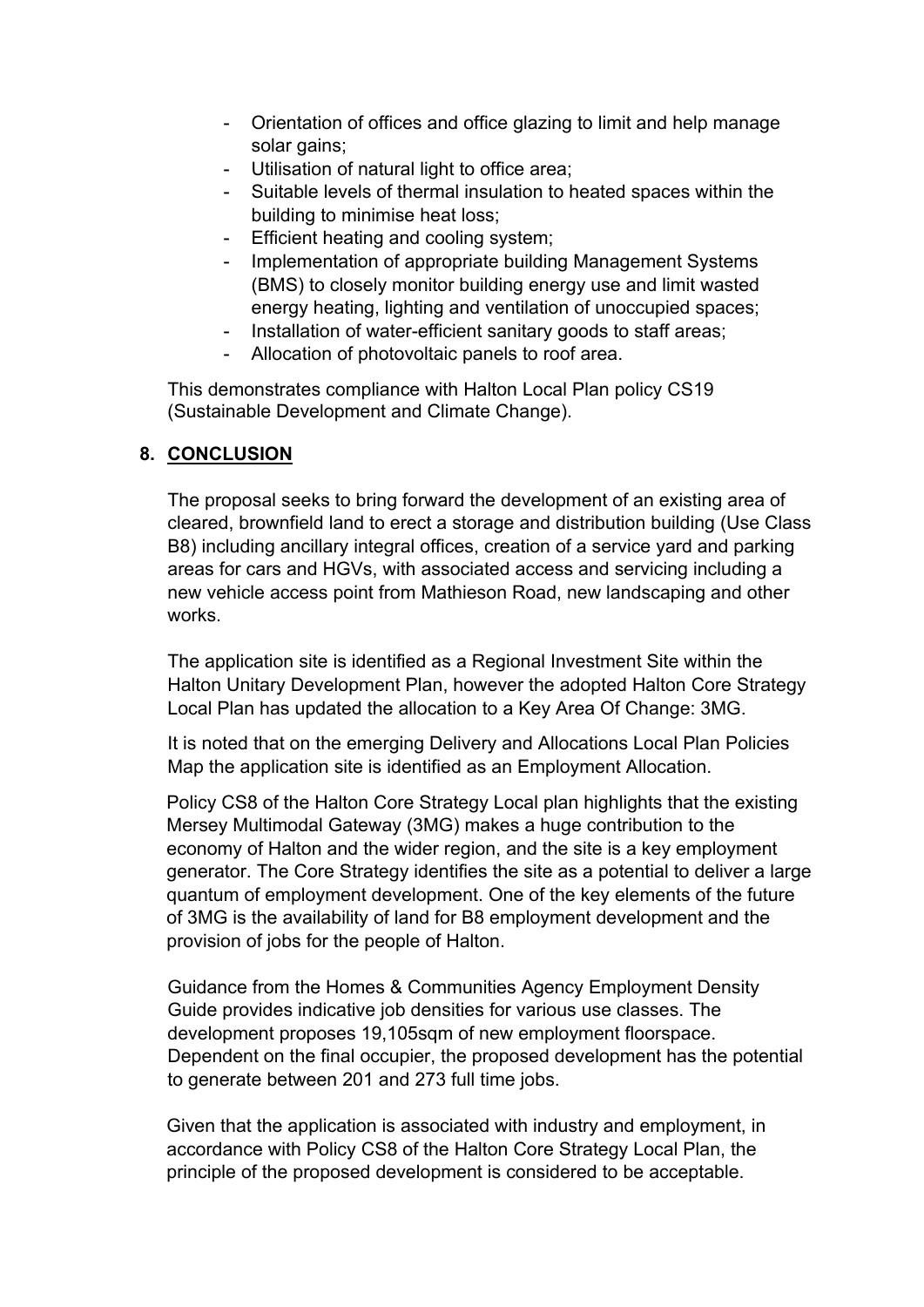The proposed development is in keeping with the character of the surrounding area. The wider context is heavily dominated by other industrial and employment uses including a distribution centre for Warburtons, a large Tesco Distribution Centre to the east, Eddie Stobart Container Logistics and various industrial uses along Foundry Lane to the west.

The site is accessed off Mathieson Road which is a purpose built service road running east to west, which forms the site's northern boundary and provides all vehicular and pedestrian access to the site.

Policy CS2 of the Core Strategy Local Plan and National Planning Policy Framework set out the presumption in favour of sustainable development whereby applications that are consistent with national and up-to-date local policy should be approved without delay. The proposals are considered to be consistent with the aims of the policies relative to this site.

Therefore the application is recommended for approval subject to conditions.

## **9. RECOMMENDATION**

Approve subject to conditions

## **10.CONDITIONS**

- 1. Standard 3 year permission
- 2. Approved plans
- 3. Site Levels
- 4. Materials
- 5. Landscape scheme
- 6. Boundary details
- 7. EV Charging provision
- 8. Cycle storage
- 9. Highways Off-site connection works
- 10.Travel plan
- 11.Contaminated Land Remediation strategy
- 12.Contaminated Land Verification report
- 13.Pilling risk assessment
- 14.Environment Agency unidentified contamination
- 15.Drainage strategy
- 16.SUDS Verification report
- 17.waste audit or a similar mechanism (e.g. a site waste management plan)
- 18.MEAS CEMP to include RAMs
- 19.Mitigation of habitat loss and enhancement as in approved report (section 6)
- 20.Ecology lighting scheme
- 21.Breeding birds